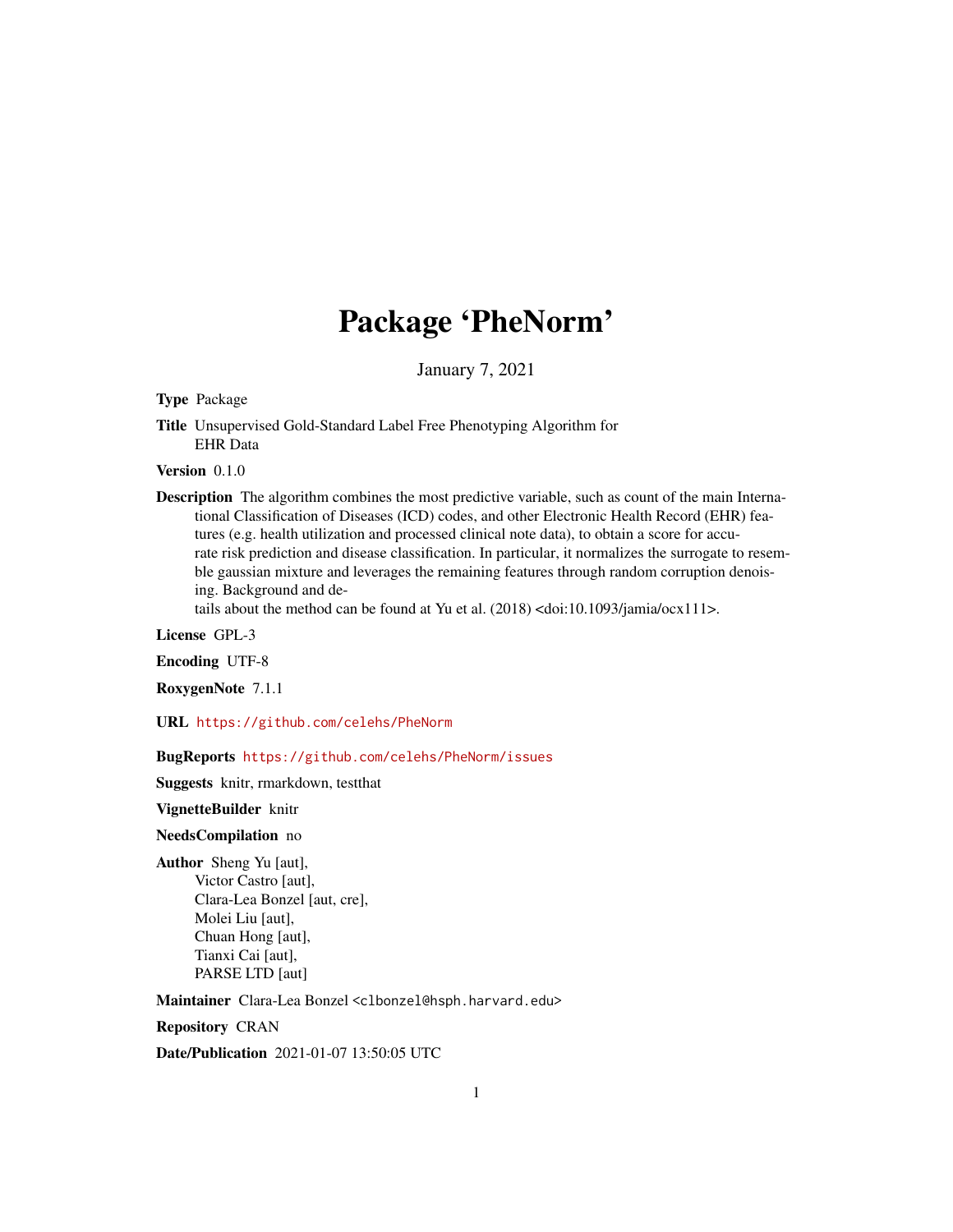### <span id="page-1-0"></span>R topics documented:

#### **Index** [3](#page-2-0)

PheNorm.Prob *Fit the phenotyping algorithm PheNorm using EHR features*

#### Description

The function requires as input: \* a surrogate, such as the ICD code \* the healthcare utilization It can leverage other EHR features (optional) to assist risk prediction.

#### Usage

```
PheNorm.Prob(
  nm.logS.ori,
 nm.utl,
  dat,
  nm.X = NULL,corrupt.rate = 0.3,
  train.size = 10 * nrow(data)\lambda
```
#### Arguments

| name of healthcare utilization (e.g. note count, encounter_num etc)<br>nm.util<br>dat<br>all data columns need to be log-transformed and need column names<br>additional features other than the main ICD and NLP<br>nm.X<br>corrupt.rate<br>size of training sample, default value $10 * nrow(data)$<br>train.size | nm.logS.ori | name of the surrogates ( $log(ICD+1)$ , $log(NLP+1)$ ) and $log(ICD+NLP+1)$ ) |
|---------------------------------------------------------------------------------------------------------------------------------------------------------------------------------------------------------------------------------------------------------------------------------------------------------------------|-------------|-------------------------------------------------------------------------------|
|                                                                                                                                                                                                                                                                                                                     |             |                                                                               |
|                                                                                                                                                                                                                                                                                                                     |             |                                                                               |
|                                                                                                                                                                                                                                                                                                                     |             |                                                                               |
|                                                                                                                                                                                                                                                                                                                     |             | rate for random corruption denoising, between 0 and 1, default value=0.3      |
|                                                                                                                                                                                                                                                                                                                     |             |                                                                               |

#### Value

list containing probability and beta coefficient

#### Examples

```
## Not run:
set.seed(1234)
fit.dat <- read.csv("https://raw.githubusercontent.com/celehs/PheNorm/master/data-raw/data.csv")
fit.phenorm=PheNorm.Prob("ICD", "utl", fit.dat, nm.X = NULL,
                          corrupt.rate=0.3, train.size=nrow(fit.dat));
head(fit.phenorm$probs)
```
## End(Not run)